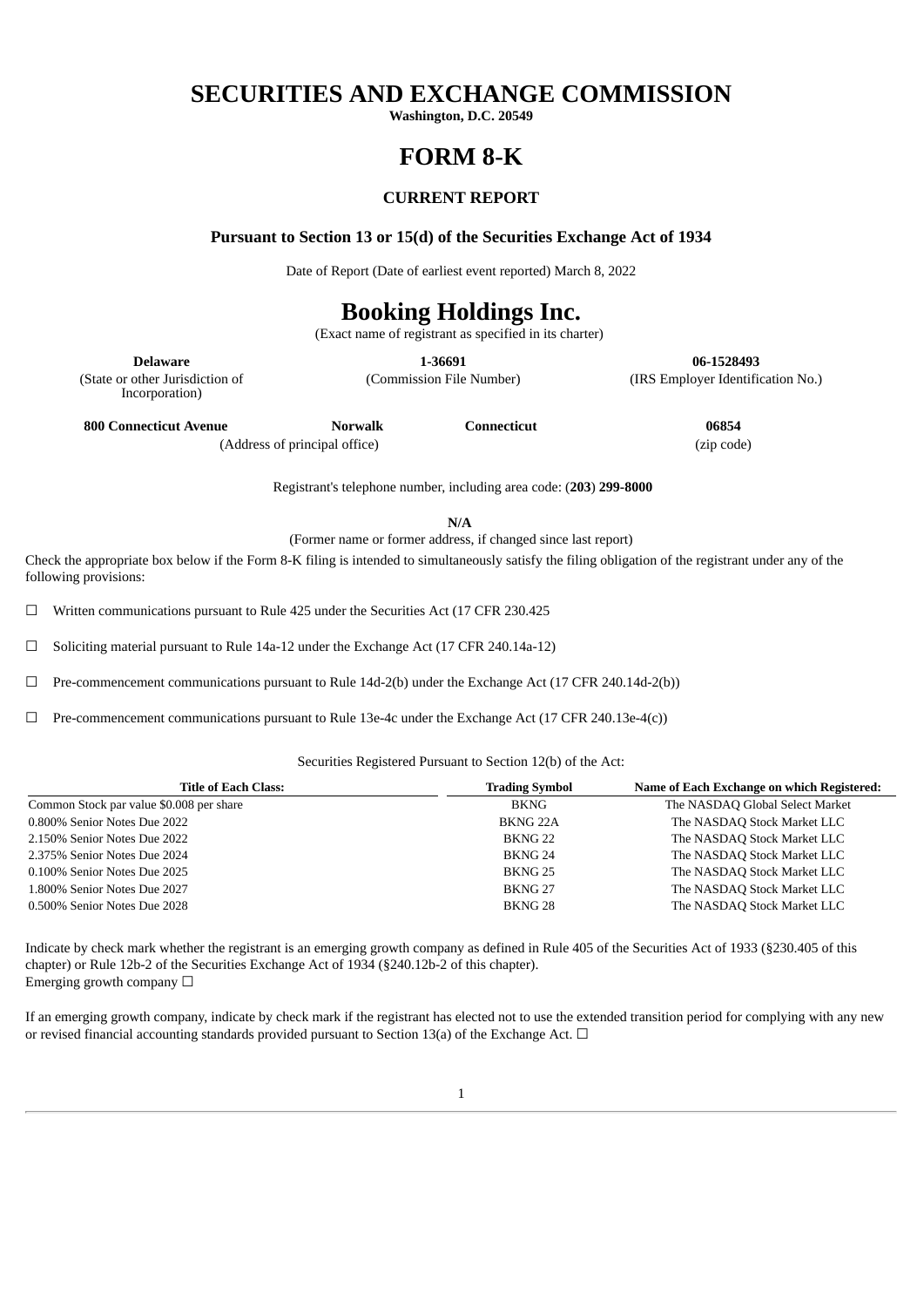#### **Item 7.01. Regulation FD Disclosure.**

#### **Update on Geographical Exposure and Recent Trends**

We are deeply concerned about the devastating events unfolding in Ukraine and stand with all those who are suffering. Our top priority is ensuring the safety and security of our employees and their families who are directly impacted. We are also in the process of complying with all applicable global sanctions, including significant restrictions imposed from a number of countries. As a result of these circumstances, we have suspended the booking of travel services in Russia and Belarus. We also provide an update on certain geographical exposure and recent topline trends below.

On our fourth quarter 2021 earnings conference call, we disclosed that Russia and Ukraine combined on a destination basis represent a very low single digit percentage of our total gross bookings. To provide further disclosure, Russia and Ukraine combined on a booker basis represent a low single digit percentage of our total gross bookings. Our exposure to Eastern Europe\* on a booker basis, including Russia and Ukraine, represents a high single digit percentage of our total gross bookings.

During our fourth quarter 2021 earnings conference call, we disclosed that room nights for the first half of February were about in line with 2019 levels. For the full month of February, our room nights were also about in line with 2019 levels. Over the last week, through Sunday March 6, our room nights were down about 10% versus 2019 levels. The recent softening of room night trends was driven by Eastern Europe, primarily Russia, and to a lesser extent by Western Europe, which remains modestly above 2019 levels.

We are maintaining the forward-looking commentary we provided on our earnings call for the first quarter and full year 2022.

This Current Report on Form 8-K contains forward-looking statements, which reflect our views regarding current expectations and projections based on currently available information. Forward-looking statements are not guarantees of future performance and are subject to risks and uncertainties that are difficult to predict, including the Risk Factors identified in our most recently filed annual report on Form 10-K; therefore, our actual results could differ materially from those expressed, implied, or forecast in any such forward-looking statements. Unless required by law, we undertake no obligation to update publicly any forward-looking statements, whether as a result of new information, future events, or otherwise. Refer to our annual reports on Form 10-K, quarterly reports on Form 10-Q, and current reports on Form 8-K we file or furnish with the Securities and Exchange Commission.

\* Eastern Europe is defined as the member states of the Group of Eastern European States, a regional group in the United Nations

The information furnished pursuant to this Item 7.01 of this Current Report shall not be deemed to be "filed" for purposes of Section 18 of the Securities Exchange Act of 1934, as amended (the "Exchange Act"), or otherwise subject to the liabilities of that section, and shall not be incorporated by reference into any registration statement or other document under the Securities Act of 1933, as amended, or the Exchange Act, except as expressly set forth by specific reference in such filing.